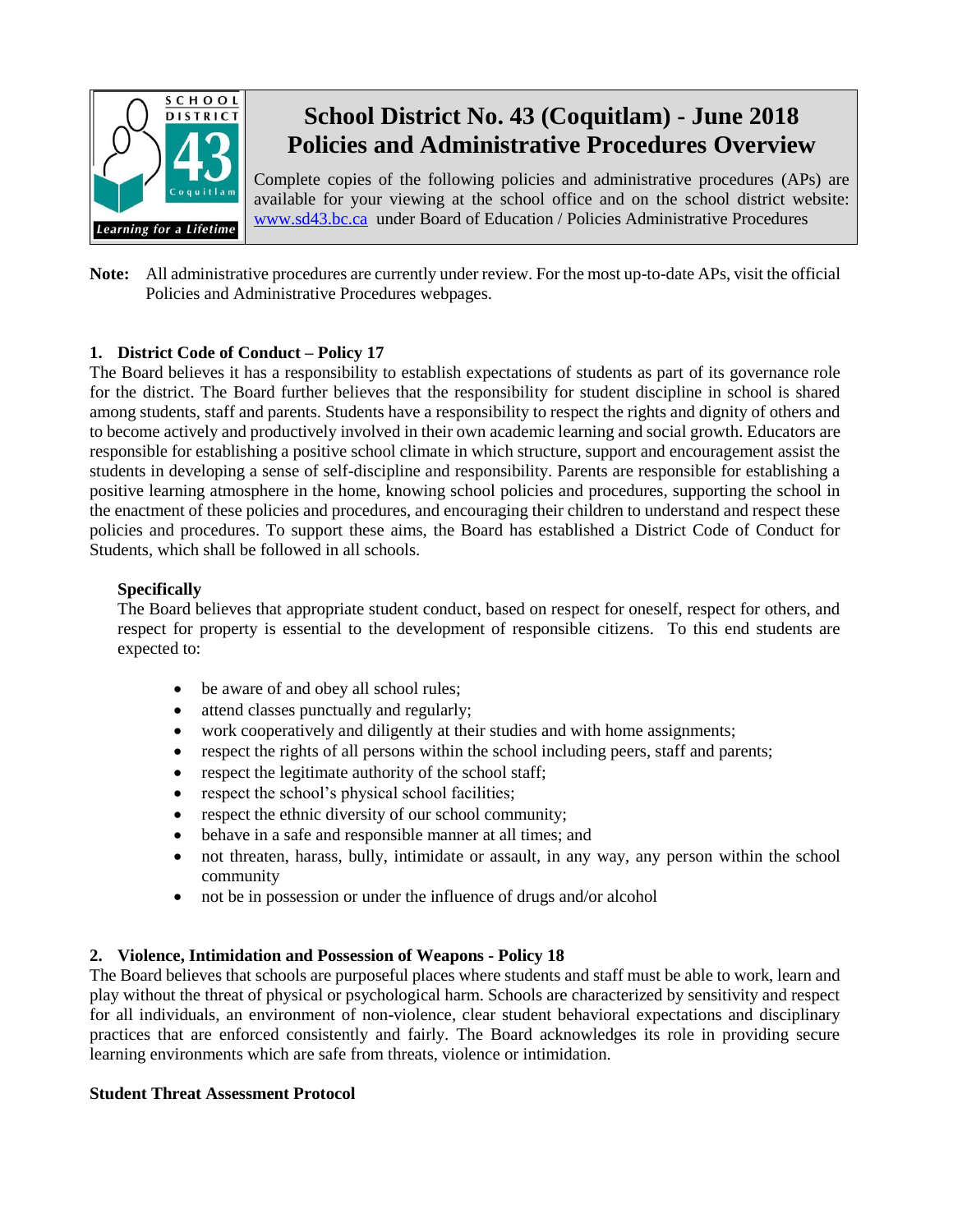A student threat assessment will be initiated by the school's multi-disciplinary Violent Threat Risk Assessment (VTRA) team when behaviour includes, but is not limited to serious violence, or violence with intent to harm or kill, verbal/written threats to harm/kill others, internet/social media threats to harm/kill others, possession of weapons (including replicas), bomb threats and fire-setting.

#### **3. Suspension of Students – AP 355**

The effective management of student discipline is a necessity in establishing safe, caring and orderly school environments that foster student learning needs. When student misconduct occurs, the school and district must respond fairly, quickly, and effectively, imposing a disciplinary consequence that is appropriate to the circumstances and that reinforces for the student involved and students generally, appropriate standards of student behavior.

The Principal has overall responsibility for the maintenance of student discipline and school rules. Under the general supervision of the Superintendent and subject to administrative procedures, a Principal and/or Vice Principal has the authority to suspend or remove a suspension imposed on a student.

#### **4. Race Relations – AP 205**

The district acknowledges the challenge of becoming responsive to the needs of a pluralistic society and affirms that the racial, ethno-cultural, linguistic and religious diversity of its students, staff, and community is a source of enrichment and strength for Canada.

As an educational institution, the district has a special responsibility to develop positive values, attitudes, knowledge and practices by developing a framework which will promote and support equity, justice and access to all.

# **5. Personal, Discriminatory, and Sexual Harassment – AP 356**

The district recognizes the right of all students and staff members to learn and work in an environment free from personal, discriminatory or sexual harassment.

The district, all staff members, students and people within school communities shall have a responsibility to promote, monitor and maintain learning environments and workplaces that are free from harassment, fear and discrimination.

#### **6. Digital Responsibility for Students – AP 140-2**

The district endorses the provision of district-wide network and Internet services to support student learning. While there are many benefits, there is also potential for misuse. Students are not permitted to create, distribute or access any material which is not suitable for classroom learning.

When using technology, district electronic mail (email) services, social networking, collaboration, blogging, media sharing tools, in relation to their role, students and staff are expected to act as appropriate digital citizens as laid out in the procedures.

# **7. Tobacco and Vapour Products Free Environment – AP 171**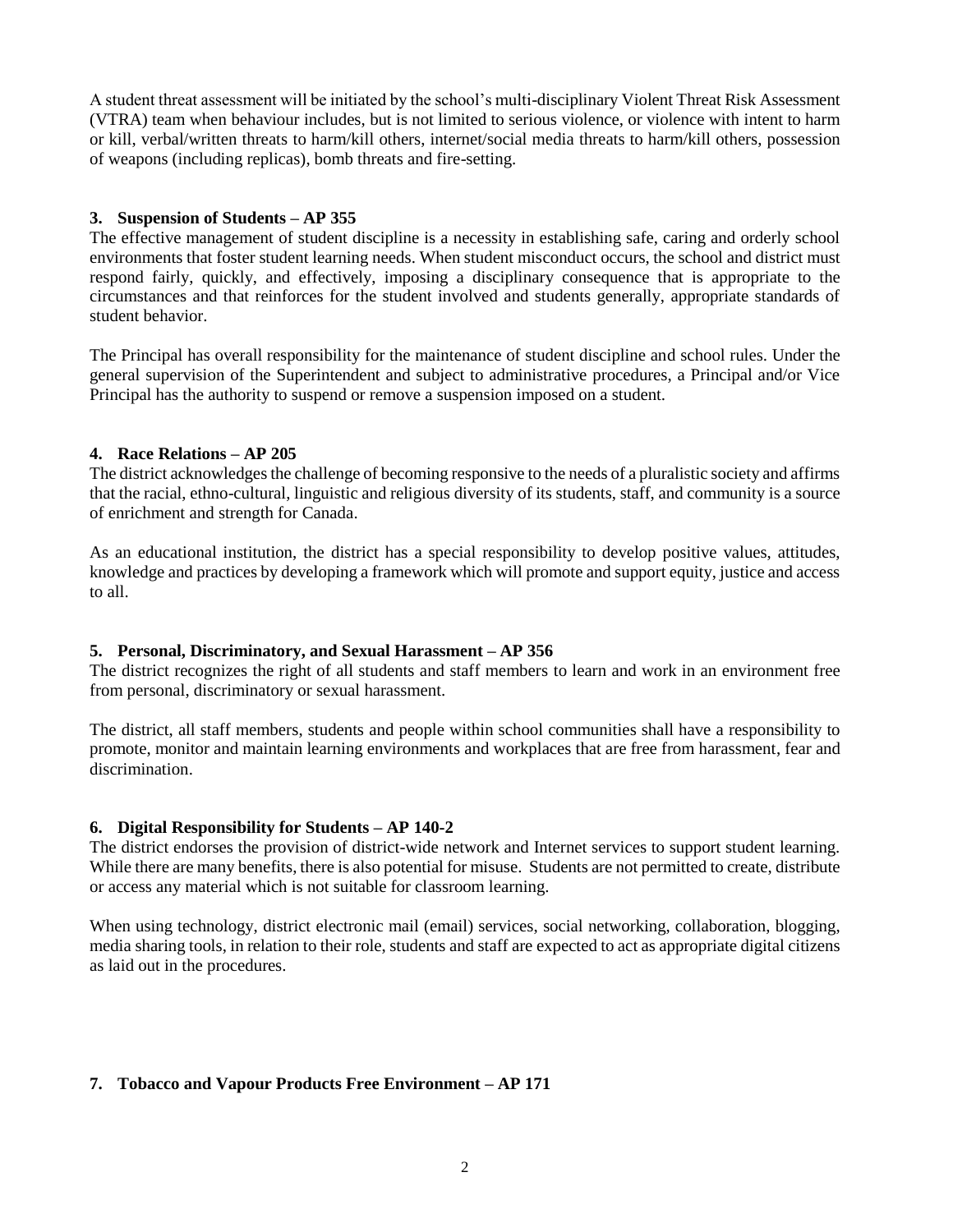All school property is designated "tobacco and vapour product free". Therefore, every person, including a student, employee or visitor, is prohibited from smoking, using tobacco or vapour products of any kind, or holding lighted tobacco on school property at any time, including non-school hours.

#### **8. Closure of Schools for Extreme Weather Conditions – AP 132**

In the case of extreme weather conditions, the Superintendent or designate has authority, on behalf of the Board, to temporarily close a school.

**Procedures:** As a general expectation, parents are to be advised that schools are open. If parents believe the local conditions are unsafe, they may keep their child at home or arrange his/her early dismissal. If schools are to be closed before classes begin, an announcement will be made by 6:30 a.m. on the school district website and school websites. Announcements may also be made on SD43 social media and local radio stations. For more information visit [www.sd43.bc.ca/NewsEvents/Pages/EmergencyInformation.aspx.](http://www.sd43.bc.ca/NewsEvents/Pages/EmergencyInformation.aspx)

#### **9. Resolution of Student or Parent School Concerns – AP 380**

The district encourages students and/or parents to discuss their questions or concerns regarding the education of their children with school personnel as early and as directly as possible.

**Procedures:** Students or parents who disagree with or wish to question decisions or actions that are taken by teachers and/or administrators are expected to seek a resolution by pursuing the following steps:

# *A. Teacher or Classroom Level Problem*

- 1. Discuss the matter directly with the teacher whose judgement or decision is being questioned.
- 2. If not resolved, discuss your concern with the Principal.
- 3. If still unsatisfied with the outcome, discuss your concern with the Assistant Superintendent (contact the Board office at 604-939-9201).
- 4. Unresolved matters may be referred to the Board as per Board Policy 13.

# *B. Principal or School Level Problem*

- 1. Discuss directly with the Principal the action, policy, procedure or practice being questioned.
- 2. If not resolved, refer to the Assistant Superintendent. (see contact information above)
- 3. If not resolved, refer to the Board as per Board Policy 13.

It is expected that school district personnel will seek a resolution to the problem as quickly as possible.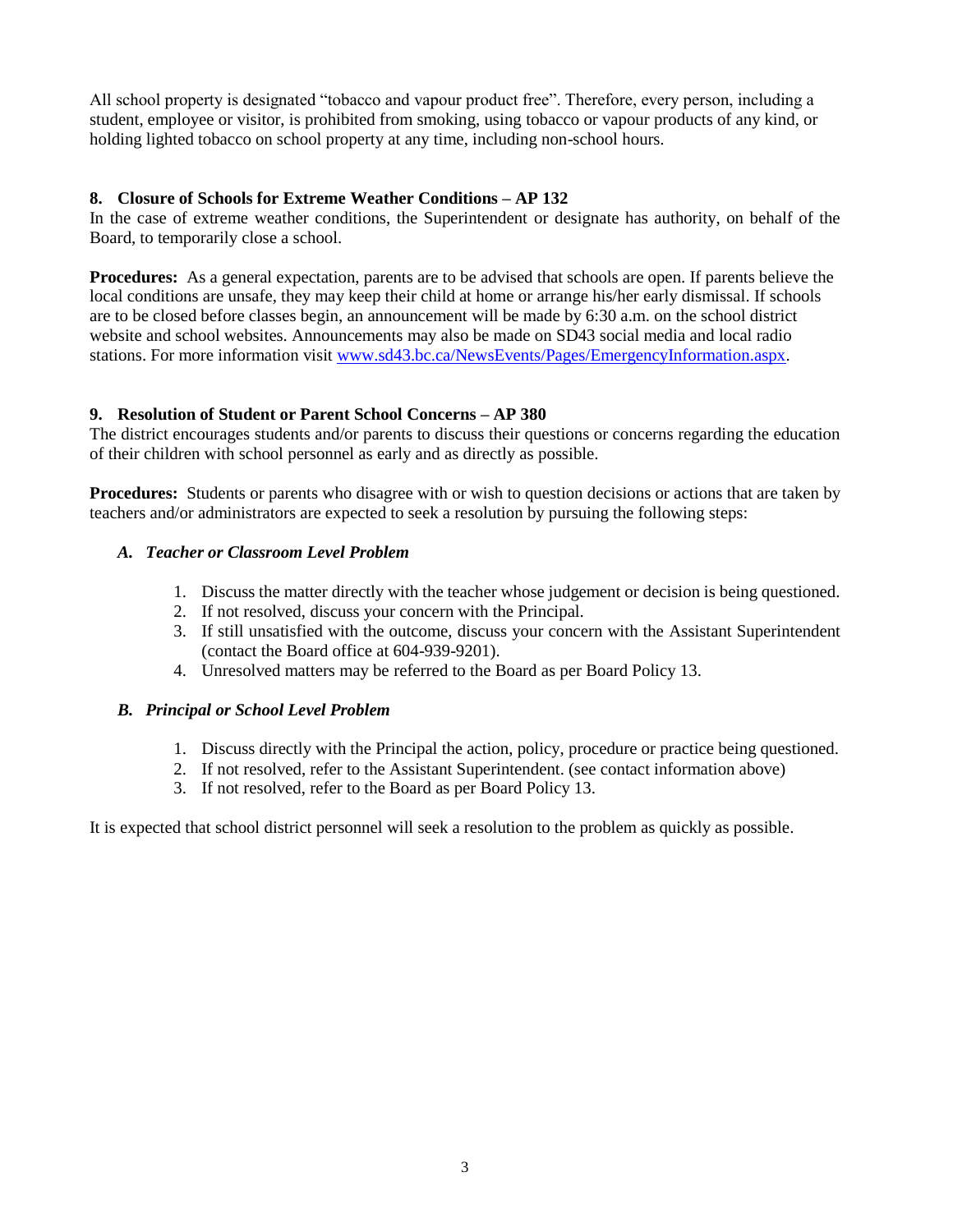# **SCHOOL POLICIES PLEASE DETACH AND RETURN TO YOUR CHILD'S SCHOOL!**



#### **Every student must return this signed form to the school office.**

I have reviewed School District No. 43 (Coquitlam)'s Board policies and administrative procedures and discussed them with my child. (Complete copies of the policies and administrative procedures are available for your viewing at the school office, or on our website: [www.sd43.bc.ca](http://www.sd43.bc.ca/) under Board of Education.)

| <b>Student Name</b> | <b>Parent/Guardian Signature</b> | Date |
|---------------------|----------------------------------|------|
|                     |                                  |      |
|                     |                                  |      |
|                     |                                  |      |

**SCHOOL NOTICES**



Our school is striving to move communication, including newsletters and notices, to an electronic format. Please note that some communication may contain information which may be considered commercial in nature, such as school fundraisers, course offerings, special events, etc.

You may withdraw this consent at any time by contacting your school or responding to emails you receive with a request to unsubscribe from your school notice list.

**YES** - I would like to receive school notices via email

□ **NO** - I would NOT like to receive school notices via email

*If YES, please list emails for all parties you wish to receive these notices:*

| <b>Student Name</b> | Parent/Guardian Signature | <b>Date</b> |
|---------------------|---------------------------|-------------|
|                     |                           |             |
|                     |                           |             |
|                     |                           |             |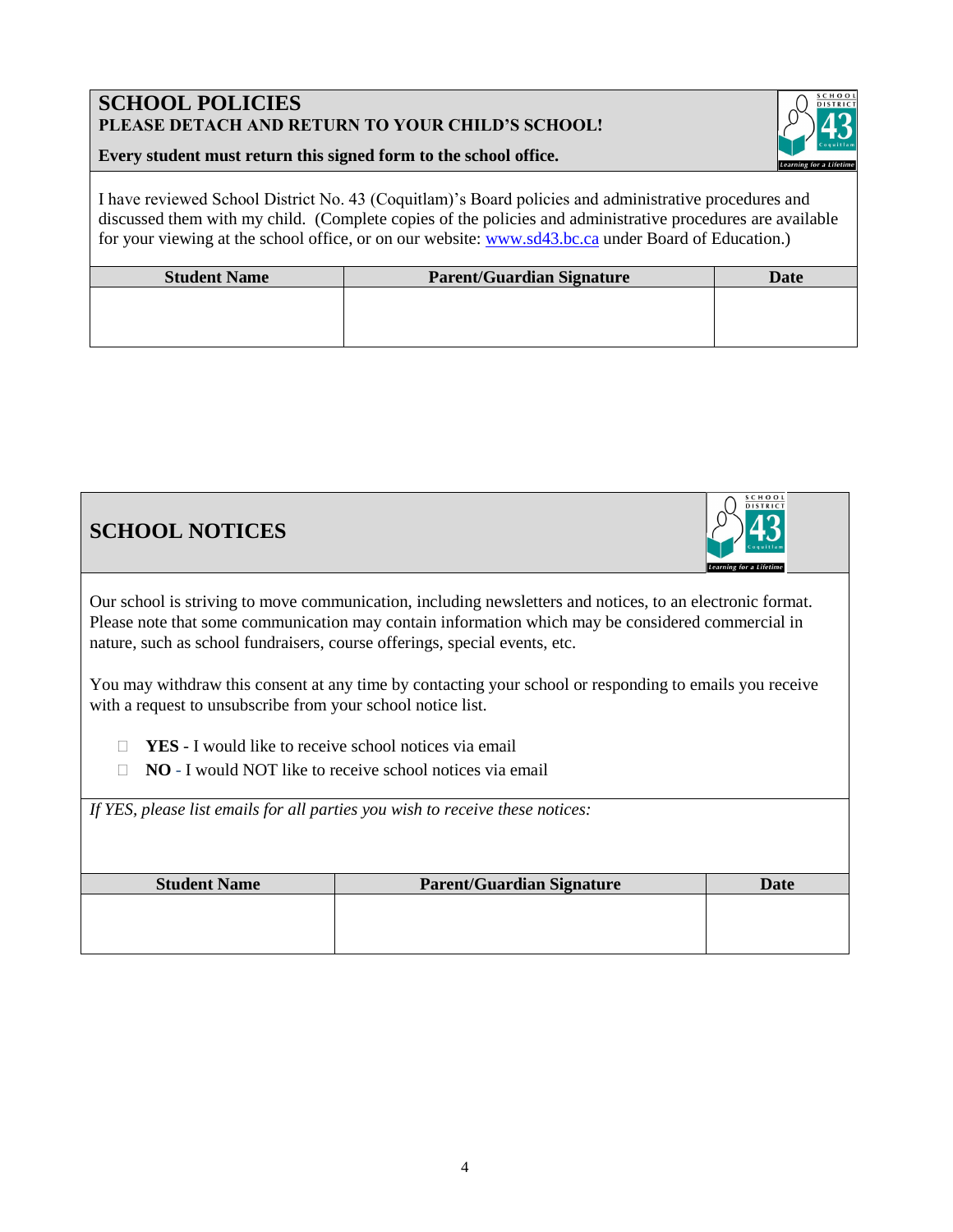# **RELEASE OF INFORMATION UNDER SPECIAL CIRCUMSTANCES**



- □ **YES** I give permission for my child's name to be circulated on a class list for special occasions such as a birthday party, etc.
- □ **NO** I do not give permission for my child's name to be circulated on a class list for special occasions such as a birthday party, etc.
- □ **YES** I give permission for my name and phone number to be given to the classroom liaison or classroom volunteer to contact me in the event of organizing classroom activities, unexpected school closure, etc.
- □ **NO** I do not give permission for my name and phone number to be given to the classroom liaison or classroom volunteer to contact me in the event of organizing classroom activities, unexpected school closure, etc.

| <b>Student Name</b> | Parent/Guardian Signature | Date |
|---------------------|---------------------------|------|
|                     |                           |      |
|                     |                           |      |
|                     |                           |      |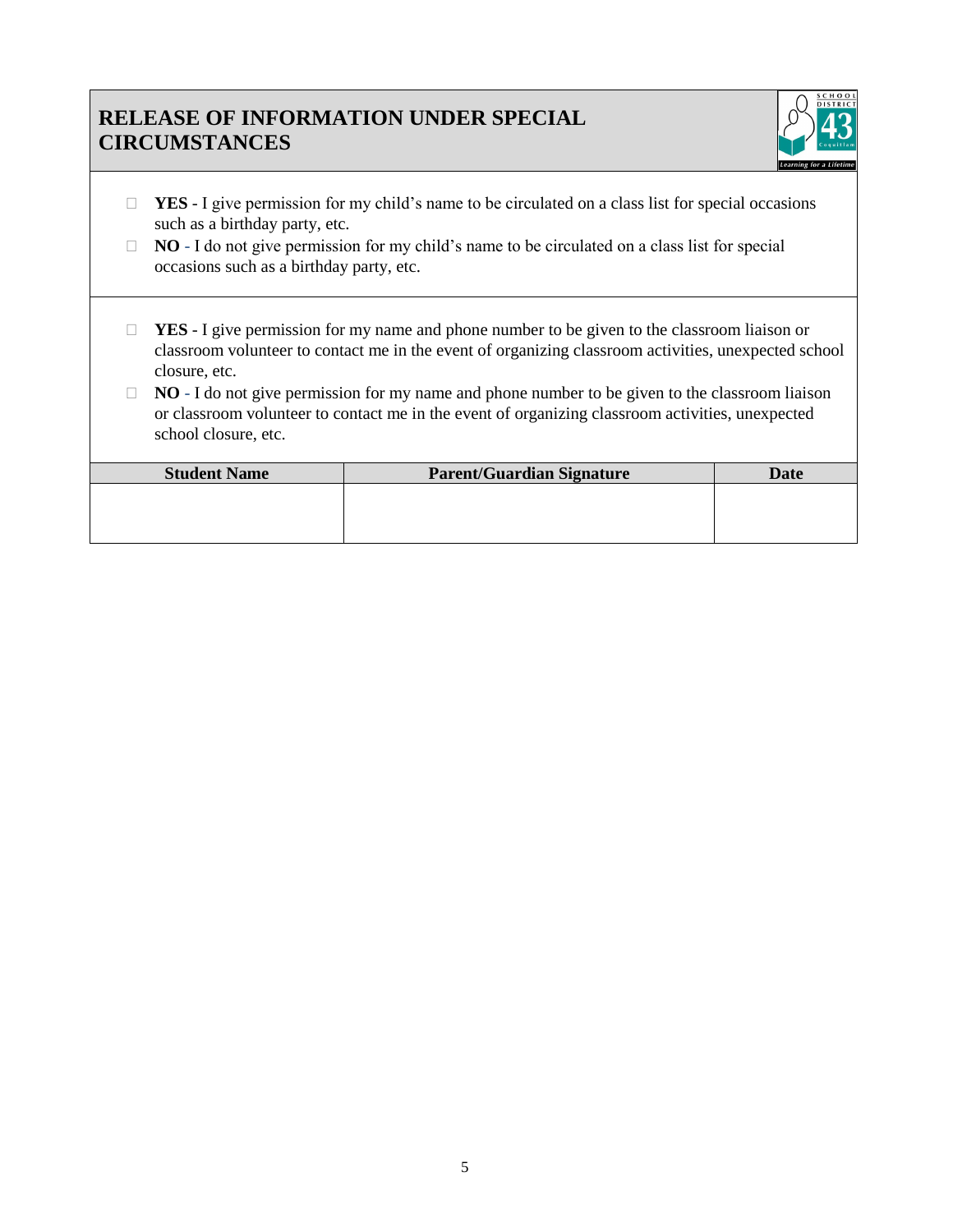# **RELEASE OF STUDENT PHOTOGRAPHS AND VIDEO PARENTAL CONSENT FORM**



# **Photographs/Published Names**

In accordance with the Freedom of Information and Protection of Privacy Act, School District No. 43 (Coquitlam) requires consent to use personal information for purposes unrelated to educational programs. The school district requests permission to use photographs/videos/names of individual students and groups of students in a variety of publications to promote the school district. This could include newsletters, brochures, newspapers, magazines, reports, public websites, radio, videos or television.

This would also include permission for your child to be photographed by the media (TV or newspaper) for events relating to the school.

- **YES** I give my consent for the publication of my child's photograph/name and comments for purposes consistent with the above.
- □ **NO** I do not permit the publication of my child's photograph/name and comments for purposes consistent with the above.

| <b>Student Name</b> | <b>Parent/Guardian Signature</b> | Date |
|---------------------|----------------------------------|------|
|                     |                                  |      |
|                     |                                  |      |
|                     |                                  |      |

# **WALKING FIELD TRIP PERMISSION SLIP**



While the school staff will take reasonable steps to prevent injuries to students, some degree of risk is inherent in the nature of activities and may occur without fault on the part of the student, school board, its employees or agents, or the facility where the activity is taking place. By allowing your child to participate in the school activity, you are agreeing that the activity is suitable for your child, and that there is a risk of injury associated with the activity.

 $\Box$  **YES** - I give my permission for my child to participate in neighbourhood walking field trips.

 $\Box$  **NO** - I do not give my permission for my child to participate in neighbourhood walking field trips.

| <b>Student Name</b> | <b>Parent/Guardian Signature</b> | Date |
|---------------------|----------------------------------|------|
|                     |                                  |      |
|                     |                                  |      |
|                     |                                  |      |